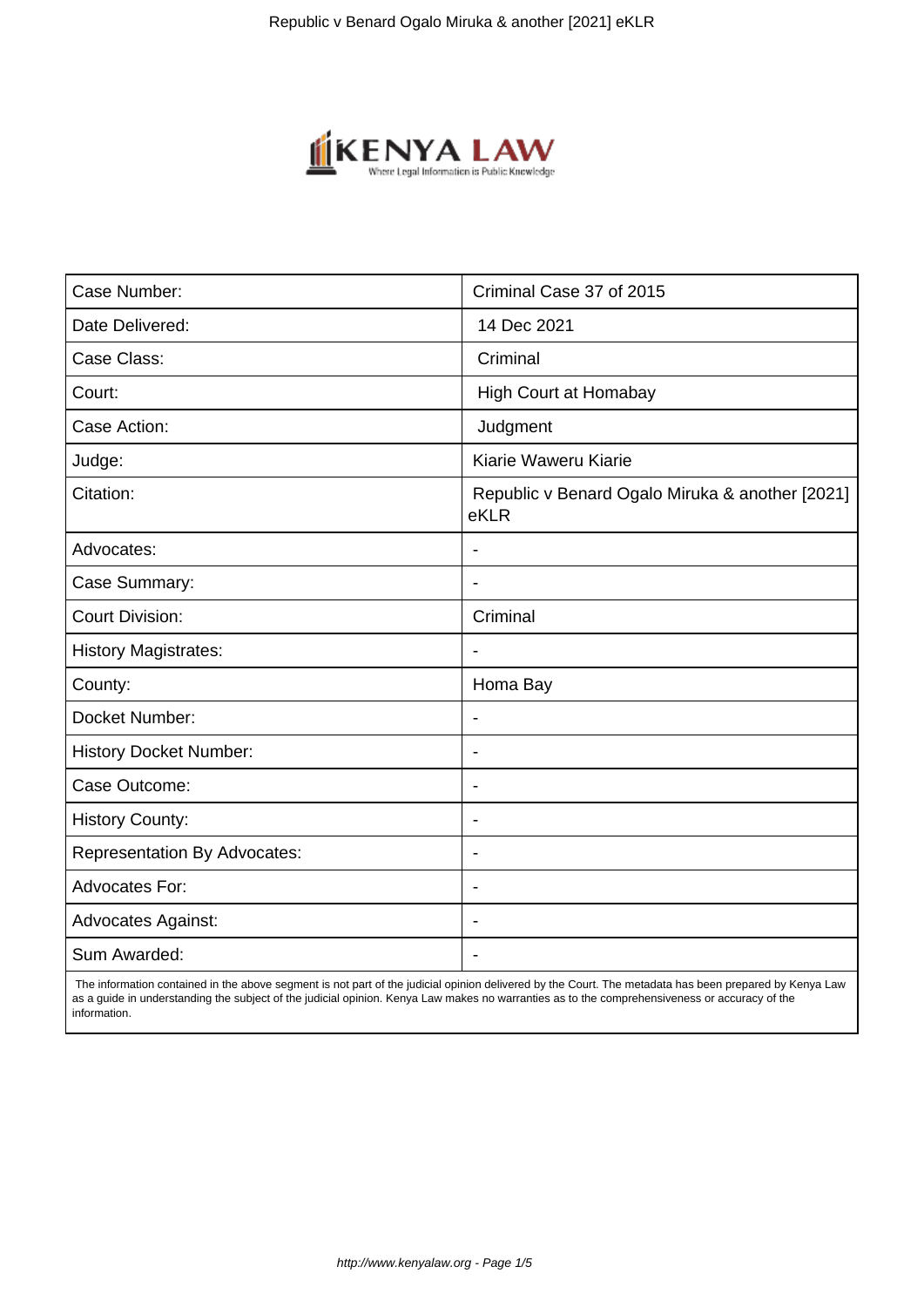### **REPUBLIC OF KENYA**

## **IN THE HIGH COURT OF KENYA**

### **AT HOMA BAY**

## **CRIMINAL CASE NO. 37 OF 2015**

**REPUBLIC.............................................................................................................................................PROSECUTOR**

### **VERSUS**

|--|

**LABORIUS OMONDI OTIENO.......................................................................................2ND ACCUSED**

# **JUDGMENT**

1. Benard Ogalo Miruka and Laborius Omondi Otieno are charged with an offence of murder contrary to section 203 as read with section 204 of the Penal Code.

2. The particulars of the offence are that on the  $15<sup>th</sup>$  day of December, 2014, at Ligotho village, Ndhiwa Sub County of Homa Bay County, jointly with others not before court murdered Brian Otieno Ogutu.

3. The prosecution case is that the accused were part of family members who had been summoned by the father of the deceased to discipline him for alleged theft. The team beat the deceased to death.

4. The first accused pleaded an alibi while the second accused contended that though he was present in the home of the accused, he did not take part in beating him.

5. The issues for determination are:

- a) Whether the alibi defence is available to the first accused or not;
- b) What was the motive of the alleged beating;

c) Whether either or both accused were involved in beating the deceased ; and

d) Whether the offence of murder was established.

6. When an accused person pleads an alibi the onus is on the prosecution to disprove the same. This is even when this defence is raised for the first time while the accused is giving his defence. In the case of **Victor Mwendwa Mulinge vs. Republic [2014] eKLR** the Court of Appeal rendered itself thus on the issue of alibi:

**It is trite law that the burden of proving the falsity, if at all, of an accused's defence of alibi lies on the prosecution; see KARANJA V R, [1983] KLR 501 … this Court held that in a proper case, a trial court may, in testing a defence of alibi and in weighing it with all the other evidence to see if the accused's guilt is established beyond all reasonable doubt, take into account the fact that he had not put forward his defence of alibi at an early stage in the case so that it can be tested by those responsible for investigation and thereby prevent any suggestion that the defence was an afterthought.**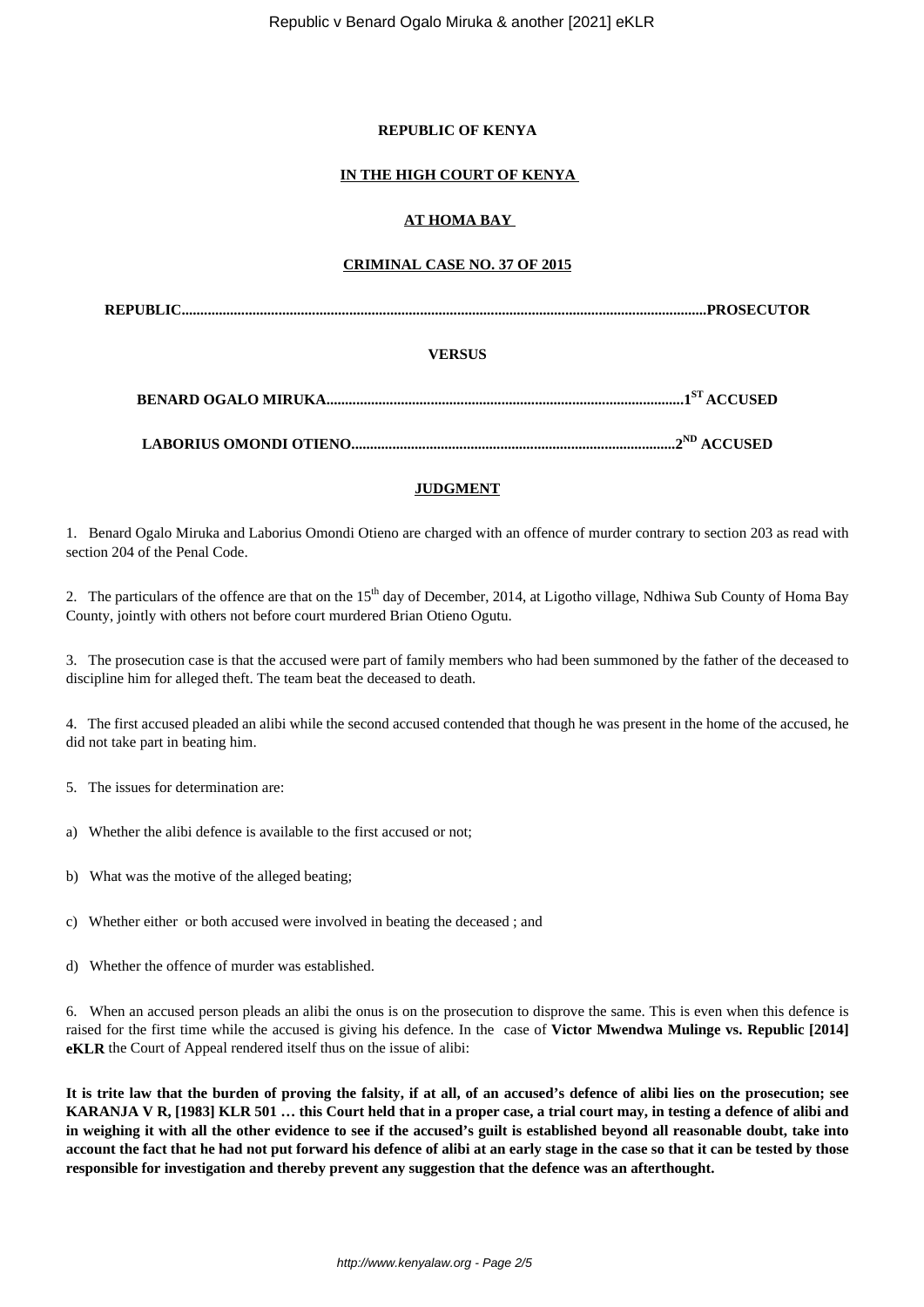## Republic v Benard Ogalo Miruka & another [2021] eKLR

7. In the instant case, the first accused contended that on the material day he was at home and knew nothing concerning the death of the deceased herein. Felix Okinyi Obura (PW1) the brother of the deceased placed him at the scene. He was also placed at the scene of the incident at the time of the beating that subsequently led to the death of the deceased by the evidence of Everlyne Aoko Ombwaro (PW3). In spite of the contention by the first accused that he was not at the scene, I find that the prosecution has adduced evidence that displaced his alibi defence.

8. The evidence on record suggest that the deceased had stolen from his parents' grains and a machete. Members of his extended family were called upon to discipline him. We gather this from the evidence of PW1 who testified that the deceased was beaten while being asked where he took beans and a machete. Everlyne Aoko Ombwaro (PW3) in her testimony said she was asked to tell her son, Mzee to return the machete the deceased had given to him. Laborius Omondi Otieno (accused 2) testified that the deceased's father had summoned them and wanted the deceased to inform them who had beaten him and where he had taken some beans before he had disappeared from home.

9. I therefore find that the people who were in the home of the deceased had been summoned by his (deceased's) father in order to "discipline" the deceased.

10. The purported disciplinary action took place in broad daylight and in the home of the deceased's parents. There were two eye witnesses who testified. These were Felix Okinyi Obura (PW1) and Everlyne Aoko Ombwaro (PW3).

11. PW1 testified that he witnessed the two accused persons and others beating the deceased while asking him about some beans as well as a machete he had stolen from his parents. He graphically narrated how the beatings occurred. Some beans were recovered from some sugar cane.

12. Everlyne Aoko Ombwaro (PW3) was a hostile witness though she was not declared so. The prosecutor in court cross examined the witness on her earlier recorded statement. in **Batala vs. Uganda [1974] E.A. 402** the court at page **405** said:

**The giving of leave to treat a witness as hostile is equivalent to a finding that the witness is unreliable. It enables the party calling the witness to cross-examine him and destroy his evidence. If a witness is unreliable, none of his evidence can be relied on, whether given before or after he was treated as hostile, and it can be given little, if any, weight.**

In the instant case I endeavour to establish whether the prosecution adduced evidence that would displace the repudiated evidence of this witness.

13. Everlyne Aoko Ombwaro (PW3) testified that she was attracted out by some people who were talking outside. These included the two accused persons, the deceased and one deceased's brother whose name she did not know. When she greeted them, they asked her where her son Mzee was. They asked her to tell him to return a machete Brian (the deceased) had given him.

14. Her repudiated statement indicated that Brian appeared to have been beaten and had a rope tied to his right hand. She was told to tell her son to return the machete for the two had stolen beans as well.

15. The details in her repudiated statement appear in the evidence of were Felix Okinyi Obura (PW1). At the time of the incident he was 14 years old. He testified that he was attracted by some cry of his late brother who was at the time aged 16 years. He was looking after cattle. This was about 2 p.m. When he went home, he found the deceased being beaten by the accused and others while their step mother Lilian Anyango Ogutu watched. Benard Ogalo (accused 1) was sent for a rope and the deceased was tied. The deceased was then matched out of the compound while leashed.

16. As he was led from the compound, he was being beaten and questioned about beans and a machete.

17. I therefore find that the repudiated statement of PW3 to be the true state of what she had witnessed.

18. The deceased was aged 16 years at the time of his death. The beatings he received from the two accused and others were brutal and cannot be described as chastisement. PW1 testified that Laborius (accused 2) ordered the deceased to walk on thorns. When he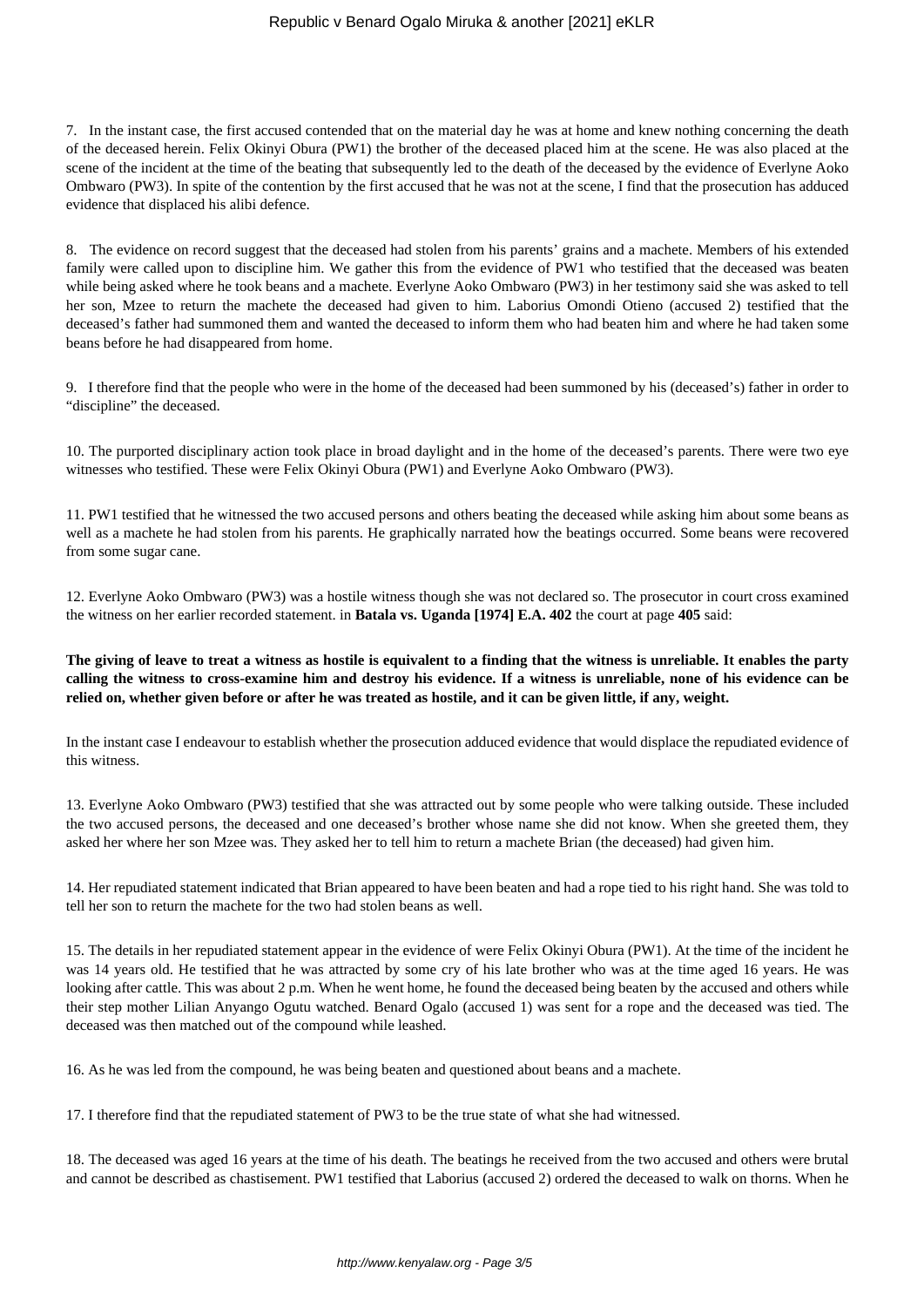## Republic v Benard Ogalo Miruka & another [2021] eKLR

requested for water, Laborius ordered him to open his mouth and poured some water that choked him. He further said that Bernard (accused) took a stick and beat the deceased on the knees, elbows while the rest joined in beating him like a snake.

19. The post mortem report contained the details of the injuries as follows:

a) A single abrasion line around the neck suggestive of strangulation, supported by conjutival congestion.

b) Bruises on the both wrists caused by some form of rope suggesting that wrists were tied.

c) Several bruises and cuts on the chest, back, thighs and legs likely caused by a cane or whip that caused cuts on the skin.

d) Several areas of broken skin and petechial on the back.

e) Blood found on the left pleural cavity due to bleeding intra thoracic suggestive of blunt injury to the left side of the chest.

f) Significant amount of blood in the sub-arachnoid and subdural space. Significant intracranial haemorrhage due to blunt trauma to the head.

The pathologist was of the opinion that the cause of death was due to significant internal bleeding to the head (intracranial) and chest (heamothorax) due to blunt trauma.

20. The medical evidence supported the evidence of Felix Okinyi Obura (PW1) on the brutality meted on the deceased in the name of discipline.

21. In order to found conviction on the evidence on record, the prosecution must prove the existence of malice aforethought. In **Black's Law dictionary, 10th Edition** malice aforethought is defined as:

**The requisite mental state for common-law murder, encompassing any one of the following (1) the intent to kill (2) the intent to inflict grievousbodily harm (3) extremely reckless difference to the value of human life (the so-called "abandoned and malignant heart"), or (4) the intent to commit a dangerous felony (which leads to culpability under the felony-murder rule).**

Section 206 of the Penal Code gives instances when malice aforethought may be proved. It provides:

**Malice aforethought shall be deemed to be established by evidence proving any one or more of the following circumstances—**

**(a) an intention to cause the death of or to do grievous harm to any person, whether that person is the person actually killed or not;**

**(b) knowledge that the act or omission causing death will probably cause the death of or grievous harm to some person, whether that person is the person actually killed or not, although such knowledge is accompanied by indifference whether death or grievous bodily harm is caused or not, or by a wish that it may not be caused;**

**(c) an intent to commit a felony;**

**(d) an intention by the act or omission to facilitate the flight or escape from custody of any person who has committed or attempted to commit a felony.**

22. In the instant case, the initial intention was legitimate but the execution went overboard. I therefore, find that the prosecution has not proved the offence of murder against the accused persons. However, the prosecution has proved beyond any reasonable doubt the lesser offence of manslaughter. I accordingly reduce the charge of murder to that of manslaughter. I acquit each accused of the